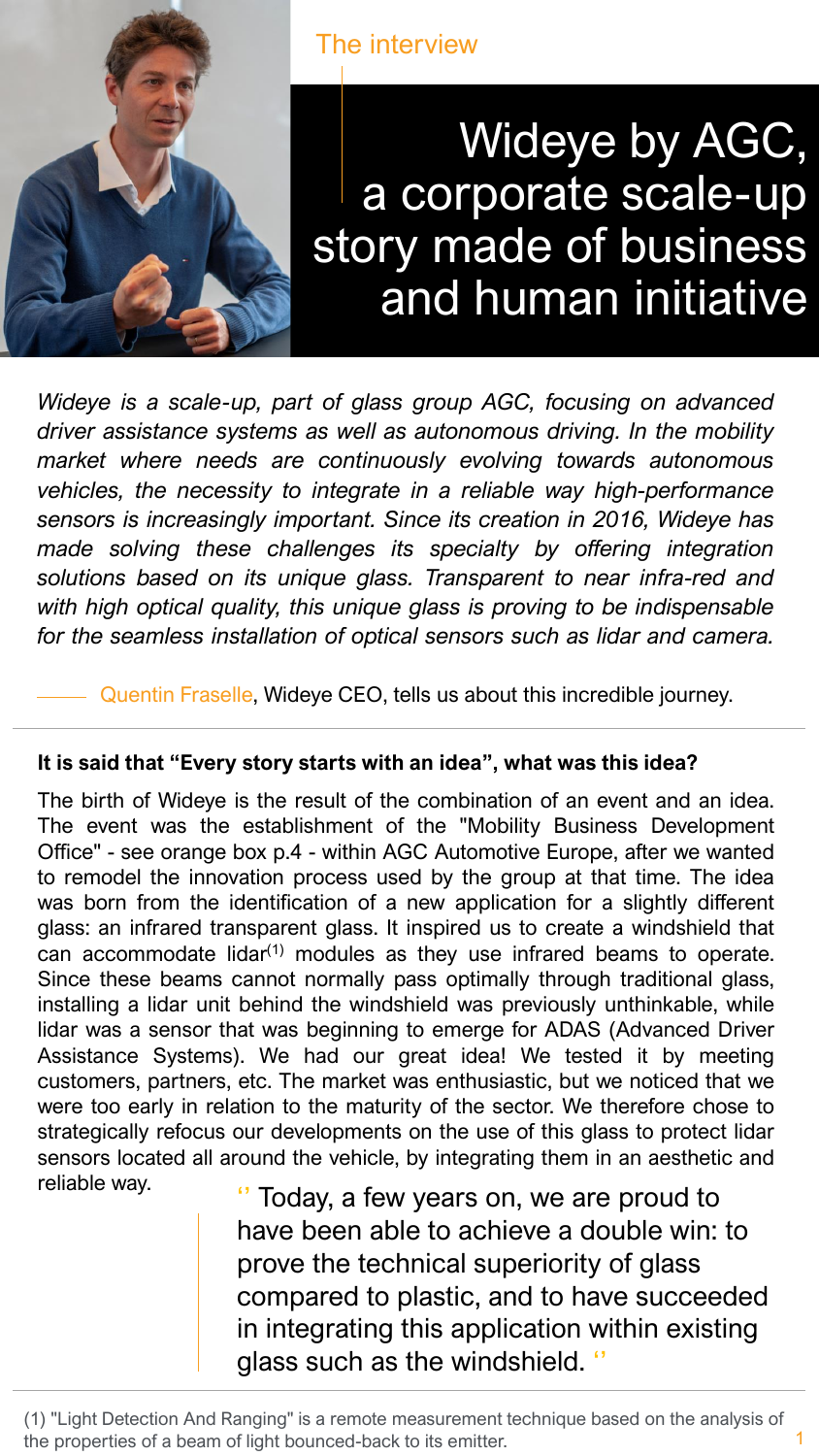So this is how Wideye started in 2016, with Yannick Sartenaer - currently Wideye CTO - who was the researcher and me who had the business hat. We then quickly deployed the team by structuring ourselves as a start-up, with a very aggressive patent approach and a team capable of managing the entire business model: commercial components, development and design, prototyping, operations and manufacture.

## **How do you develop as a start-up when part of a large glass group?**

AGC Automotive Europe immediately understood that our pledge was strong and that we had the enthusiastic people we needed to carry out this ambitious project. We had access to the necessary resources to implement our ambition, in an atmosphere of trust, supported by Michel Meyers, head of European MBDO, and also by the European and Japanese management of the group. We had the advantage of having a stable and rapid source of financing, which was essential. This corporate environment also offered us easy access to tools, expertise and assets allowing us to free up more time and devote more energy to the development of the project, by concentrating on the aspects that bring value.

> '' Becoming a scale-up in an industrial group requires being transparent in terms of communication with the group and, above all, explaining why the 'start-up' status will make it possible to approach the new business differently.

We inevitably take on a change agent role without assuming financial risk; however, having our entrepreneurial mindset, there is a moral risk linked to the success of the business.

#### **Is identifying itself as a corporate scale-up perceived by the market as a strength or a weakness?**

Having the name "Wideye by AGC" is definitely a plus. We give credibility to our business and reassurance to customers. AGC is a qualified and respected automotive supplier in its field. At the same time, our scale-up profile openly displays our strength to bring novelty, with different ingredients, a new value. That is particularly appreciated in the mobility industry today which is experiencing multi-level disruption.

## **What are the business ambitions of Wideye?**

We have two ambitions. The first is linked to the market, having the desire to be a leader in the ADAS segment, and we are equipped to win: we have been fast with development, we have a solid patent portfolio, and easy contacts within our ecosystem. We obviously want to continue this momentum and gain market share. Then we can consider even more ambitious strategies, with globalization of our businesses, where we open up to a more inclusive approach in order to offer turnkey solutions, to stick as closely as possible to customer demand. The other ambition is to be an actor of change within AGC and to make ourselves available to the group to meet new challenges, in a changing and evolving mobility market.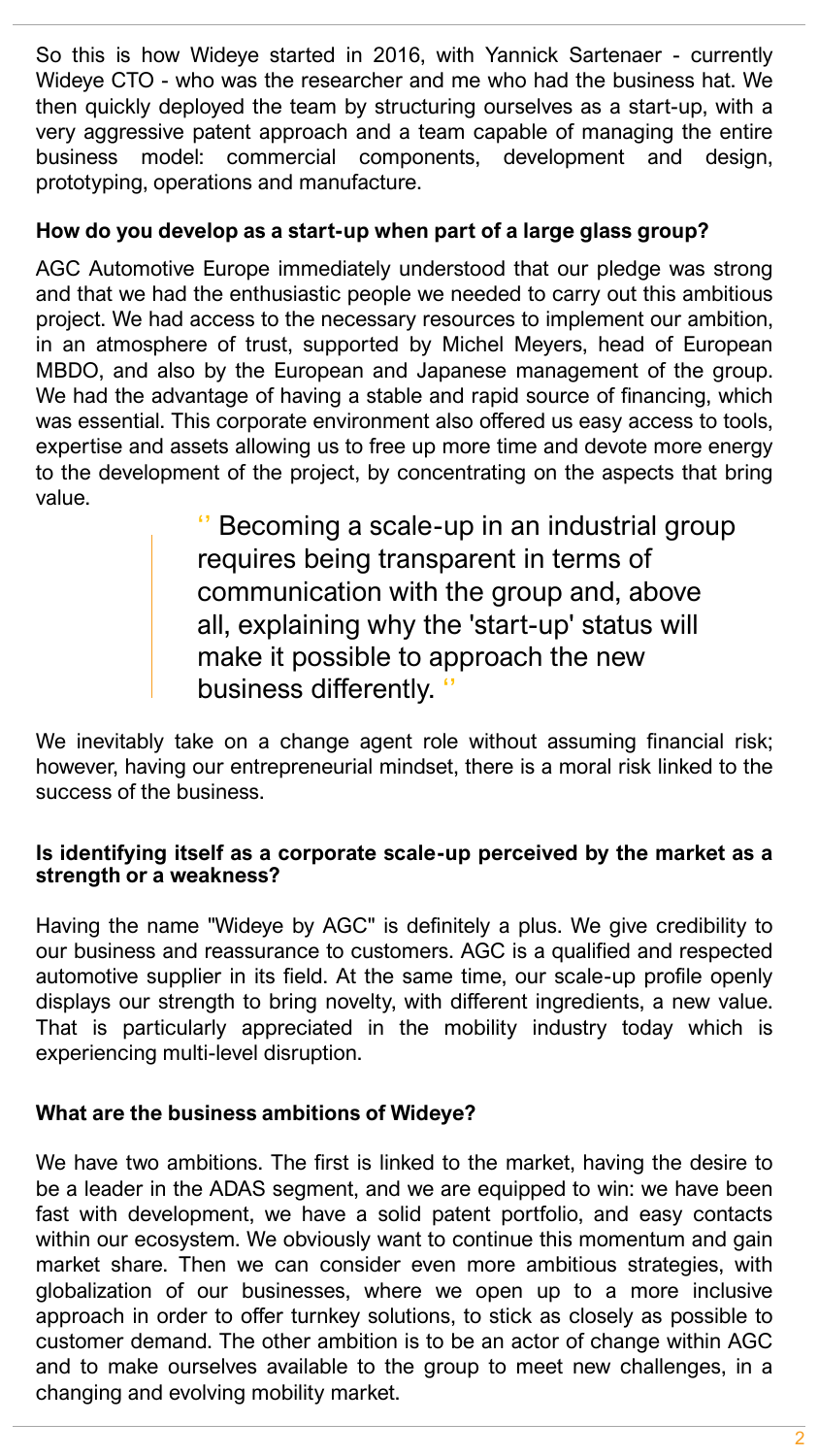# **Those that talk about ambitious business, think about ambitious teams. What are the profiles that make it up?**

There is a common DNA between us: the desire to change things. We are in a process of disruption, where entrepreneurial thinking is key. The team is made up with passionate people who have the energy we need to move forward. Our ambitions are greater than simply bringing to market a glass product that meets certain specifications. We have acquired new skills, such as design or system expertise where the customer comes to us for a solution, and no longer just for a component. Car manufacturers now delegate design to the suppliers, we must be able to respond to them. To understand the autonomous mobility sector, we have welcomed other families of profiles into the team: FUSA engineers, lidar designers, etc. There is now a total of twenty or so profiles that make up the core-team enabling our business model to address the market.

## **What about support for research and development?**

R&D is managed by AGC, with whom we subcontract our projects as well as aligning our business activities. Research has radically evolved in recent years to diversify its profile. We now have experts in systems, electronics, people who have worked for major Tier 1 players,...

#### **Can you share the team's outlook in terms of human resources?**

I see two clear objectives concerning our evolution. The first is to strengthen our current team to help us gain market share, with Program Management, Quality and Sales oriented profiles. The second is to expand our expertise to be able to offer broader innovative solutions that will create value. We are talking here about mixed profiles such as glass expertise or 'system' skills. We plan to hire about ten people for the core-team, the same for the research component, in order to follow the evolution of our level of business, which nearly doubles every year.

## **What are the strengths of the Wideye team?**

We have managed to position ourselves thanks to level of expertise recognized by the market, for the design aspect and the quality of our products, but also thanks to very strong branding.

> '' We have become a credible player for our customers and partners, a first choice player. ''

Our communication and our visibility are also consistent with our identity and our values, and allow us to attract interesting candidates when recruiting. Our other quality is clearly the existing team, which is led by enthusiasts, who enjoy challenges and have a very high level of knowledge and experience.